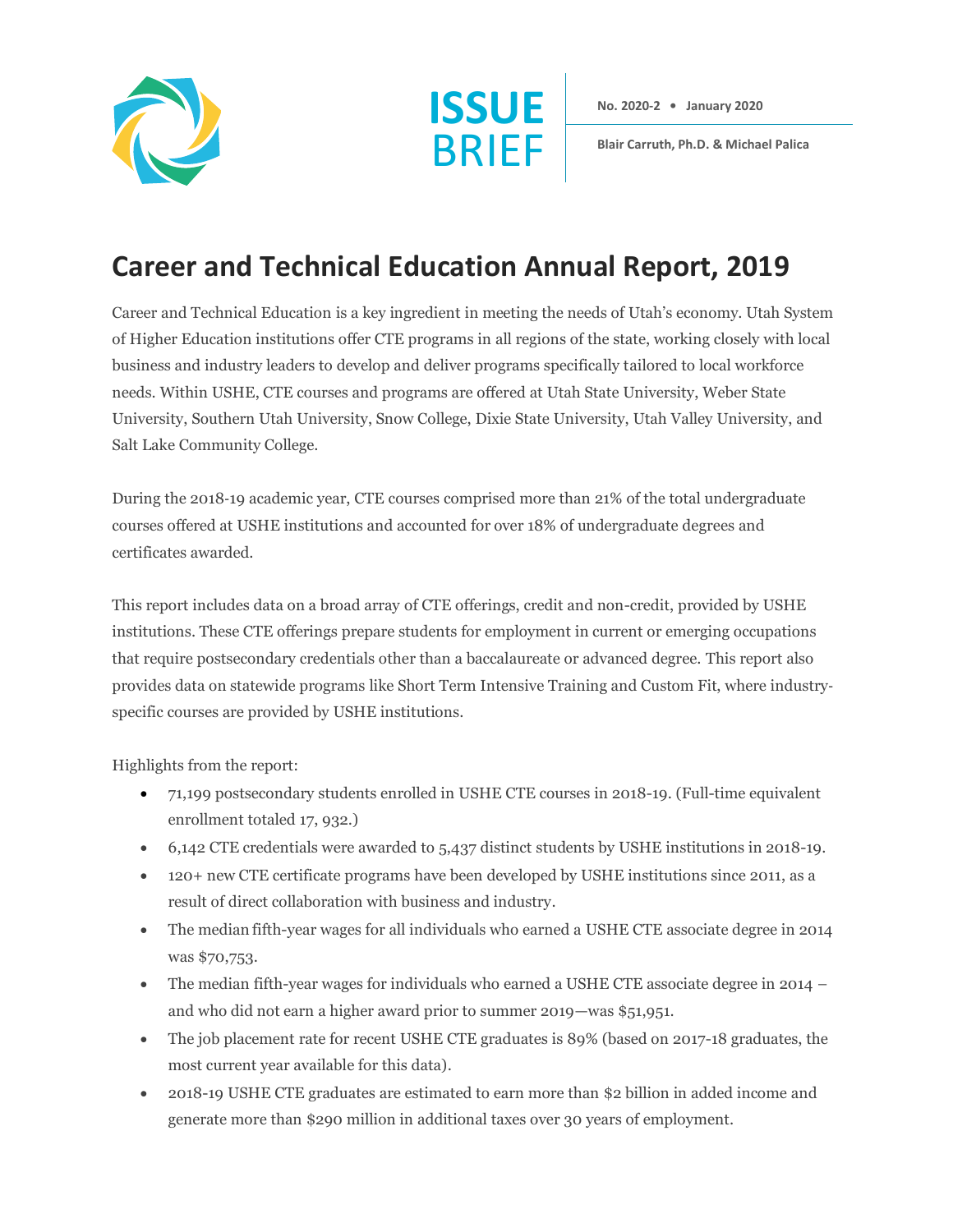- 19,821 high school students enrolled in concurrent CTE courses offered by USHE institutions during 2018-19.
- 22,500+ CTE certificates and associate degrees were earned by USHE students over the last four years.

# **Partnering with industry, streamlining credit, & getting students to the workforce quickly—Regional CTE Councils**

USHE institutions participate in one of eight regional CTE councils joined by representatives from public school districts and, where applicable, a college within the Utah System of Technical Colleges. These councils meet regularly to coordinate activities and curriculum, assess industry needs for CTE programs, and identify potential programs that could be developed or strengthened within each region. Regional CTE leaders also consult closely with leaders in industry and workforce development to identify certificate programs to be developed and/or strengthened, focusing on:

- Determining the availability of current CTE offerings in the region
- Developing regional coordination among three CTE stakeholder providers: Utah System of Higher Education, Utah State Board of Education, and the Utah System of Technical Colleges
- Identifying regionally relevant certificates and other programs that could be offered in highdemand, high-wage occupations
- Identifying how certificates and other credentials can complementarily stack to additional certificates, associate degrees, or other programs
- Identifying ways these programs, or portions thereof, might be provided for delivery in high schools through Concurrent Enrollment courses

This partnership approach focuses on short-term certificates (16-29 credits) as a first step for students seeking a college credential and as a short-term option for older adults retooling for a career change or career advancement. It is expected that students will be more likely to complete a meaningful boardapproved credential by the time of high school graduation or shortly thereafter. High school and college students who complete certificates will:

- Be prepared for an entry-level position in a career that is in-demand and well-paying
- Be on an efficient pathway to a one-year certificate and/or degree

# **CTE Credentials**

USHE institutions offer three primary types of CTE credentials:

• **Associate of Applied Science Degrees**—Designed to lead students directly to employment; requires two years of preparation. The AAS degree includes a core set of general education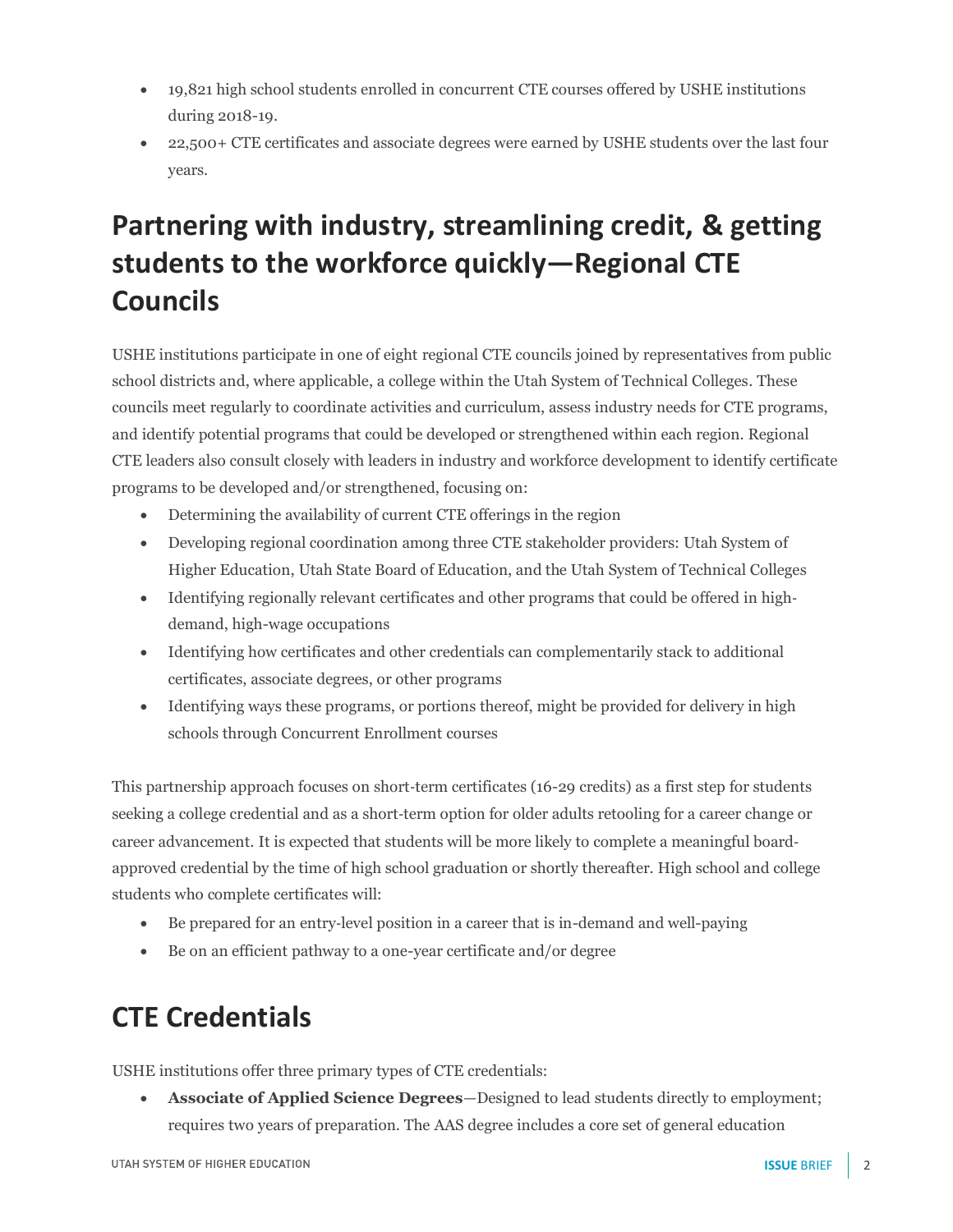courses that prepare students in composition, computation, and human relations. In some cases, AAS programs can serve a dual purpose to prepare students for the workforce while also serving as a pathway to a bachelor's degree. The Bachelor of Applied Science degree was approved by the Board of Regents in 20181. This new degree is able to incorporate Associate of Applied Science degrees as stackable credentials.

- **Certificates of Completion**—Awarded for completion of programs that are typically one-year in length and that prepare students for employment. Certificates of Completion also have a general education component.
- **Certificates of Proficiency**—Short‐term programs, less than one year in length, that prepare students for specific employment skills.

### **Tuition & Fees**

During 2018-19, full-time tuition and fees for credit-based CTE programs ranged from \$1,871 to \$3,712 per semester for all seven USHE institutions that provide a CTE role.

According to a recent [report from the College Board](https://research.collegeboard.org/trends/college-pricing/figures-tables/published-state-tuition-and-fees-public-four-year-institutions-state), tuition at Utah's public universities is the third lowest in the nation with an average annual 2019-20 tuition of \$7,160 (compared to the U.S. average of \$10,440)2. It typically takes full‐time students one to four semesters to complete a CTE credential, depending on whether a student is working on a certificate or an AAS degree. Many of the USHE CTE programs seamlessly stack into four-year degrees<sub>3</sub>, allowing students efficient and cost-effective means of earning additional college credentials once they complete a CTE program.

Though seven USHE institutions provide CTE programs4, non-credit, competency-based CTE programs are offered through Salt Lake Community College's School of Applied Technology<sub>5</sub>, Snow College<sub>6</sub>, and select regional campuses of Utah State University<sub>7</sub> to fulfill the need for technical education in regions

<sup>5</sup> Utah State Legislature, *53B-16-209. Salt Lake Community College -- School of Applied Technology -- Career and technical education -- Supervision and administration -- Institutional mission,* 

<sup>1</sup> R401, *Approval of New Programs, Program Changes, Discontinued Programs, and Program Reports,*  [https://ushe.edu/ushe-policies/r401-approval-of-new-programs-program-changes-discontinued-programs-and](https://ushe.edu/ushe-policies/r401-approval-of-new-programs-program-changes-discontinued-programs-and-program-reports/)[program-reports/](https://ushe.edu/ushe-policies/r401-approval-of-new-programs-program-changes-discontinued-programs-and-program-reports/)

<sup>2</sup> College Board*, 2019-20 published in-state tuition and fees at public four-year institutions by state*, [https://research.collegeboard.org/trends/college-pricing/figures-tables/published-state-tuition-and-fees-public](https://research.collegeboard.org/trends/college-pricing/figures-tables/published-state-tuition-and-fees-public-four-year-institutions-state)[four-year-institutions-state](https://research.collegeboard.org/trends/college-pricing/figures-tables/published-state-tuition-and-fees-public-four-year-institutions-state)

<sup>3</sup> Utah State Board of Education, *CTE Career Pathways,* <https://www.schools.utah.gov/cte/pathways> <sup>4</sup> Utah State Legislature, *53B-16-101. Establishment of institutional roles and general courses of study,* [https://le.utah.gov/xcode/Title53B/Chapter16/53B-16-S101.html?v=C53B-16-S101\\_1800010118000101](https://le.utah.gov/xcode/Title53B/Chapter16/53B-16-S101.html?v=C53B-16-S101_1800010118000101)

[https://le.utah.gov/xcode/Title53B/Chapter16/53B-16-S209.html?v=C53B-16-S209\\_2017050920170701](https://le.utah.gov/xcode/Title53B/Chapter16/53B-16-S209.html?v=C53B-16-S209_2017050920170701) <sup>6</sup> Utah State Legislature, *53B-16-205. Establishment of Snow College Richfield campus -- Supervision and administration -- Transition -- Institutional mission,* [https://le.utah.gov/xcode/Title53b/Chapter16/53b-16-](https://le.utah.gov/xcode/Title53b/Chapter16/53b-16-S205.html) [S205.html](https://le.utah.gov/xcode/Title53b/Chapter16/53b-16-S205.html)

<sup>7</sup> Utah State Legislature, *53B-16-207. Utah State University regional institutions -- Career and technical education - - Supervision and administration,* [https://le.utah.gov/xcode/Title53B/Chapter16/53B-16-S207.html?v=C53B-16-](https://le.utah.gov/xcode/Title53B/Chapter16/53B-16-S207.html?v=C53B-16-S207_2019051420190701)

[S207\\_2019051420190701](https://le.utah.gov/xcode/Title53B/Chapter16/53B-16-S207.html?v=C53B-16-S207_2019051420190701)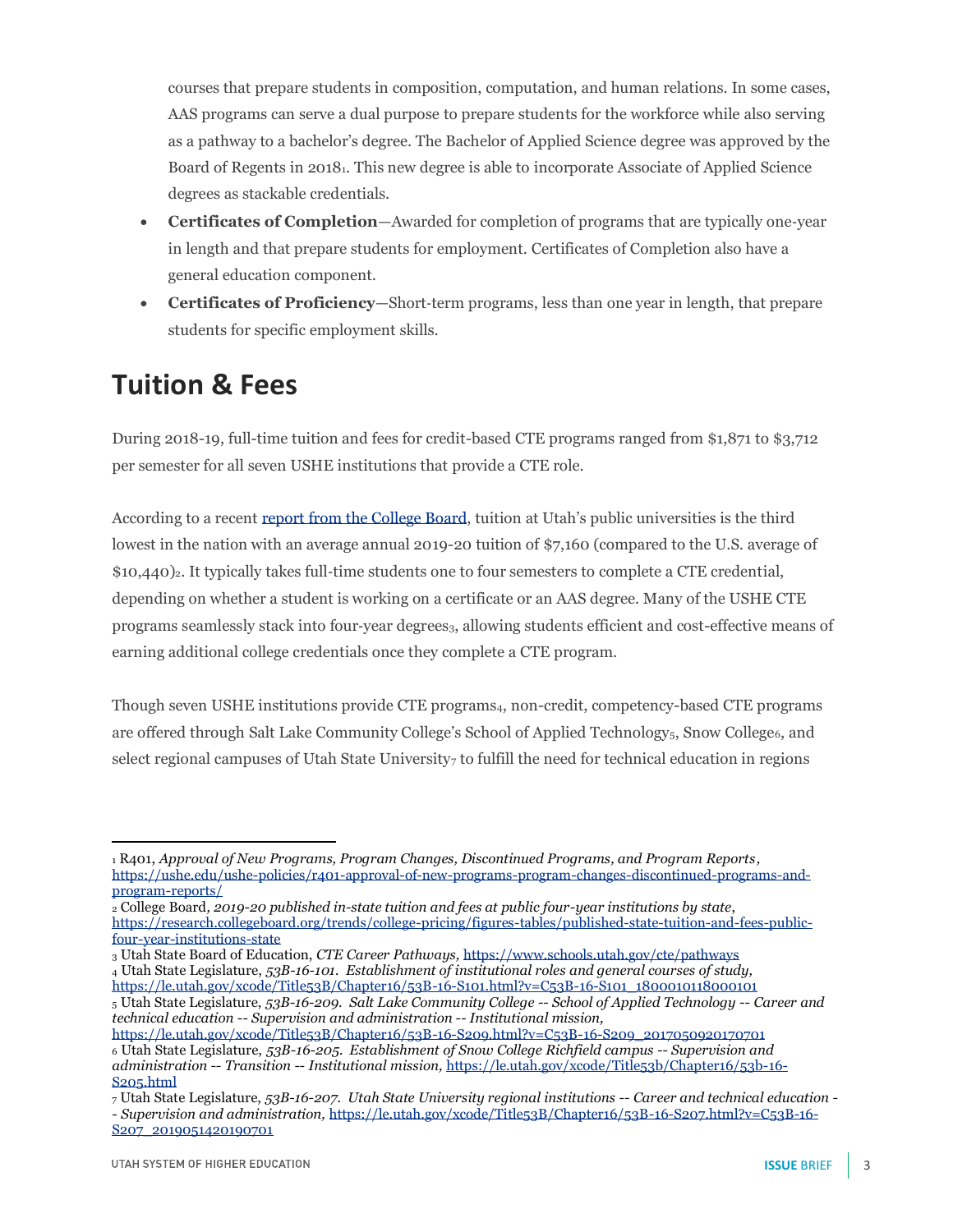where UTech does not have a presence. These non-credit, competency-based CTE programs are offered at tuition rates assessed by contact hour and are considerably less than tuition for credit-based CTE courses.

# **Earnings & Job Placement for USHE CTE Graduates**

For 2014 CTE program completers who did not earn a higher award prior to summer 2019, the median fifth-year annual wages for CTE certificates of less than two years are \$37,814, and \$51,951 for associate degrees. Median fifth-year annual wages for non-CTE associate degrees are \$41,061. In other words, students who earned a USHE associate degree in a CTE area of study had median fifth-year annual wages that were \$10,890 higher than their peers who completed non-CTE associate degrees. More detailed wage information is available in the table below and at ushe, edu/wage-informations. Although results show wage gains for CTE completers, the data may be impacted by a variety of factors including the type of program, timing of when students continue their education, immediate short-term industry demand, and more.

The data below represents students who completed a CTE certificate or degree and did not complete a higher-level credential. Data were also examined for all students who completed a CTE associate degree, including those who continued their studies and earned higher level credentials. Average fifth-year earnings for this population of students was \$70,753.

| USHE CTE $1^{st}$ - & $5^{th}$ -Year Wages |                                                                                    |          |          |  |  |  |
|--------------------------------------------|------------------------------------------------------------------------------------|----------|----------|--|--|--|
|                                            | <b>Median 5th-Year Wages</b><br><b>Median 1st-Year Wages</b><br><b>Wage Growth</b> |          |          |  |  |  |
| <b>CTE Programs</b>                        |                                                                                    |          |          |  |  |  |
| Certificates                               | \$28,019                                                                           | \$37,814 | \$9,794  |  |  |  |
| <b>Associate Degrees</b>                   | \$39,311                                                                           | \$51,951 | \$12,640 |  |  |  |
| <b>Non-CTE Associate</b>                   |                                                                                    |          |          |  |  |  |
| <b>Degrees</b>                             | \$28,537                                                                           | \$41,061 | \$12,524 |  |  |  |

The table below shows placement rates for 2017-18 CTE graduates from USHE institutions by area of study<sup>9</sup>.

| USHE CTE Job Placement Rate by Area of Study                  |                       |  |  |  |
|---------------------------------------------------------------|-----------------------|--|--|--|
| <b>Classification of Instructional Program (CIP) Group</b>    | <b>Placement Rate</b> |  |  |  |
| Agriculture, Agriculture Operations, And Related Sciences     | 63.6%                 |  |  |  |
| Architecture and Related Services                             | 100.0%                |  |  |  |
| Business, Management, Marketing, And Related Support Services | 77.0%                 |  |  |  |
| Communication, Journalism, And Related Programs               | 87.9%                 |  |  |  |
| Communications Technologies/Technicians and Support Services  | 81.0%                 |  |  |  |
| Computer and Information Sciences and Support Services        | 80.1%                 |  |  |  |
| <b>Construction Trades</b>                                    | 80.0%                 |  |  |  |
| Education                                                     | 77.2%                 |  |  |  |
| Engineering                                                   | 84.2%                 |  |  |  |
| Engineering Technologies and Engineering-Related Fields       | 70.6%                 |  |  |  |

<sup>8</sup> Utah System of Higher Education, *Wage Information*[, https://ushe.edu/wage-information/](https://ushe.edu/wage-information/) <sup>9</sup> National Center for Education Statistics, *IPEDS Classification of Instructional Programs, <https://nces.ed.gov/ipeds/cipcode/wizard/default.aspx?y=56>*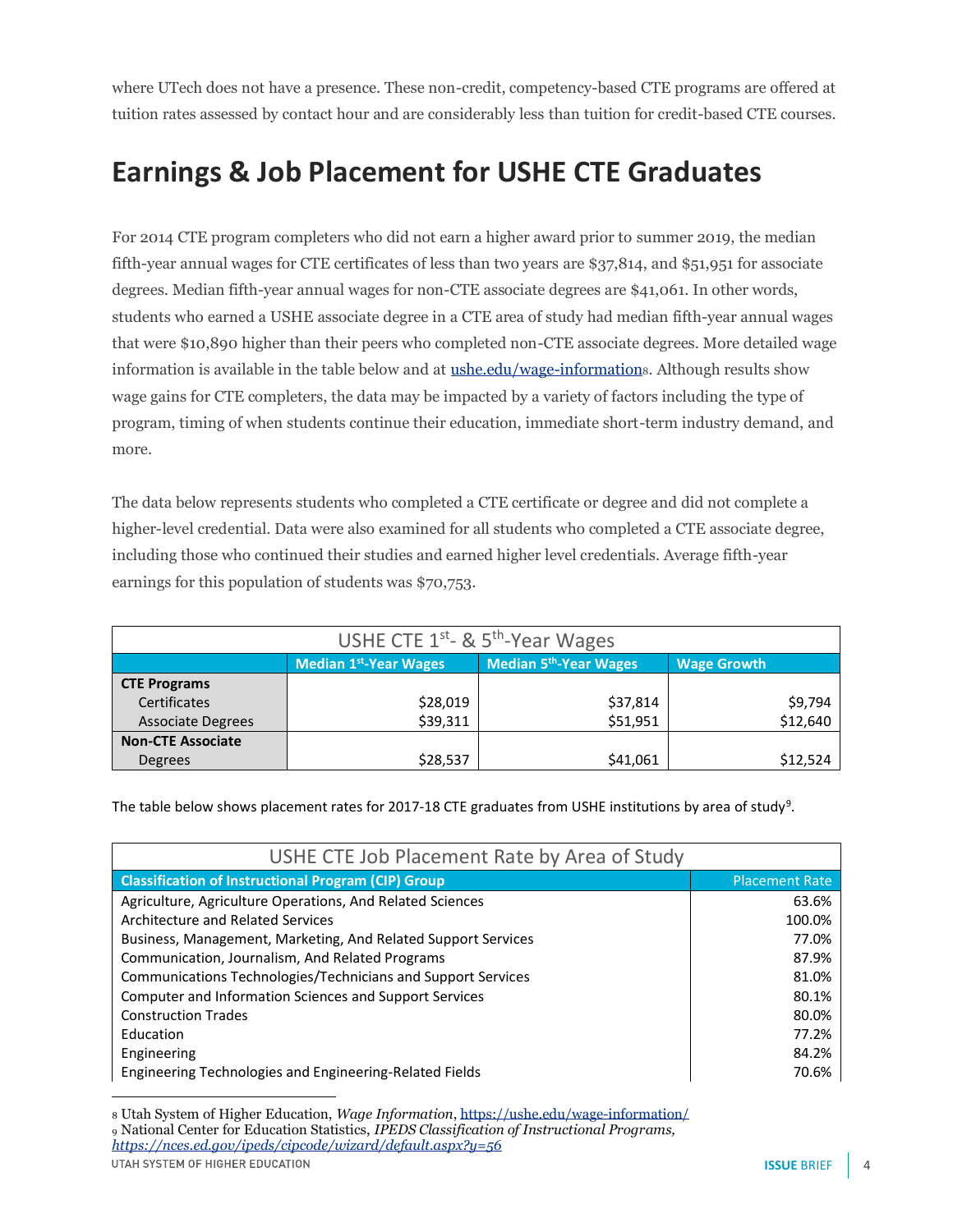| Family and Consumer Sciences/Human Sciences                                      | 90.5%  |
|----------------------------------------------------------------------------------|--------|
| Foreign Languages, Literatures, And Linguistics                                  | 90.9%  |
| <b>Health Professions and Related Programs</b>                                   | 88.1%  |
| Homeland Security, Law Enforcement, Firefighting and Related Protective Services | 83.4%  |
| Legal Professions and Studies                                                    | 93.5%  |
| Mechanic and Repair Technologies/Technicians                                     | 82.9%  |
| Multi/Interdisciplinary Studies                                                  | 100.0% |
| Parks, Recreation, Leisure, And Fitness Studies                                  | 81.8%  |
| Personal and Culinary Services                                                   | 78.9%  |
| <b>Precision Production</b>                                                      | 81.5%  |
| <b>Public Administration and Social Service Professions</b>                      | 100.0% |
| Science Technologies/Technicians                                                 | 82.1%  |
| Social Sciences                                                                  | 88.9%  |
| <b>Transportation and Materials Moving</b>                                       | 60.6%  |
| Visual and Performing Arts                                                       | 73.3%  |
| <b>Overall Placement Rate</b>                                                    | 82.0%  |

\*\*\*Note: While 82% of 2017-18 CTE graduates were employed during the 2018-19 fiscal year, an additional 7% of completers were not employed but returned to a USHE institution during the 2018-19 academic year. Employment data was extracted from the state's unemployment insurance records. It is estimated these records account for 90% - 95% of jobs throughout the state.

### **Return on Investment for USHE CTE Graduates**

Applying wage and workforce information from the [U.S. Census](https://www.census.gov/topics/employment/labor-force.html) Bureau10 and the Utah Taxpayers Association<sub>11</sub>, the 5,437 distinct 2018-19 CTE graduates will produce more than \$2 billion of added income over 30 years of employment than if they had not obtained their CTE credentials. It is estimated these graduates will generate an additional \$290 million in state taxes and fees.

| ROI of 2018-19 USHE CTE Graduates                                                                 |                                                            |                                                          |                                               |                                                                                                     |                                                                           |                                                                                         |
|---------------------------------------------------------------------------------------------------|------------------------------------------------------------|----------------------------------------------------------|-----------------------------------------------|-----------------------------------------------------------------------------------------------------|---------------------------------------------------------------------------|-----------------------------------------------------------------------------------------|
| <b>New Graduates</b><br><b>Highest Award</b><br>Earned                                            | <b>Distinct</b><br><b>New</b><br><b>Graduates</b><br>Count | Est.<br><b>Workforce</b><br><b>Participation</b><br>Rate | <b>Credentials</b><br>-in<br><b>Workforce</b> | <b>Amount</b><br>Earned<br>over High<br><b>School</b><br>Level.<br><b>Median</b><br><b>Earnings</b> | <b>Total Added</b><br><b>Annual Income</b><br>to Utah's<br><b>Economy</b> | <b>Est. Additional</b><br><b>Tax</b><br><b>Contribution</b><br>to the State<br>(14.14%) |
| Certificates                                                                                      | 1,545                                                      | 77.7%                                                    | 1,200                                         | \$4,316                                                                                             | \$5,179,200                                                               | \$732,339                                                                               |
| <b>Associate Degrees</b>                                                                          | 3,892                                                      | 77.7%                                                    | 3,023                                         | \$17,169                                                                                            | \$51,901,887                                                              | \$7,338,927                                                                             |
| Total                                                                                             | 5,437                                                      |                                                          | 4,223                                         |                                                                                                     | \$57,081,087                                                              | \$8,071,266                                                                             |
| 30 years of Employment                                                                            |                                                            |                                                          |                                               |                                                                                                     | \$1,712,432,610                                                           | \$242,137,971                                                                           |
| Economic Multiplier (1.2)                                                                         |                                                            |                                                          |                                               |                                                                                                     | \$342,486,522                                                             | \$48,427,594                                                                            |
| Value Added to Utah's Economy and Tax Base (30-Year Estimate)<br>\$2,054,919,132<br>\$290,565,565 |                                                            |                                                          |                                               |                                                                                                     |                                                                           |                                                                                         |

## **CTE in Concurrent Enrollment**

<sup>11</sup> Utah Taxpayers Association,<https://utahtaxpayers.org/>UTAH SYSTEM OF HIGHER EDUCATION

<sup>10</sup> United States Census Bureau, *Labor Force Statistics,* [https://www.census.gov/topics/employment/labor](https://www.census.gov/topics/employment/labor-force.html)[force.html](https://www.census.gov/topics/employment/labor-force.html)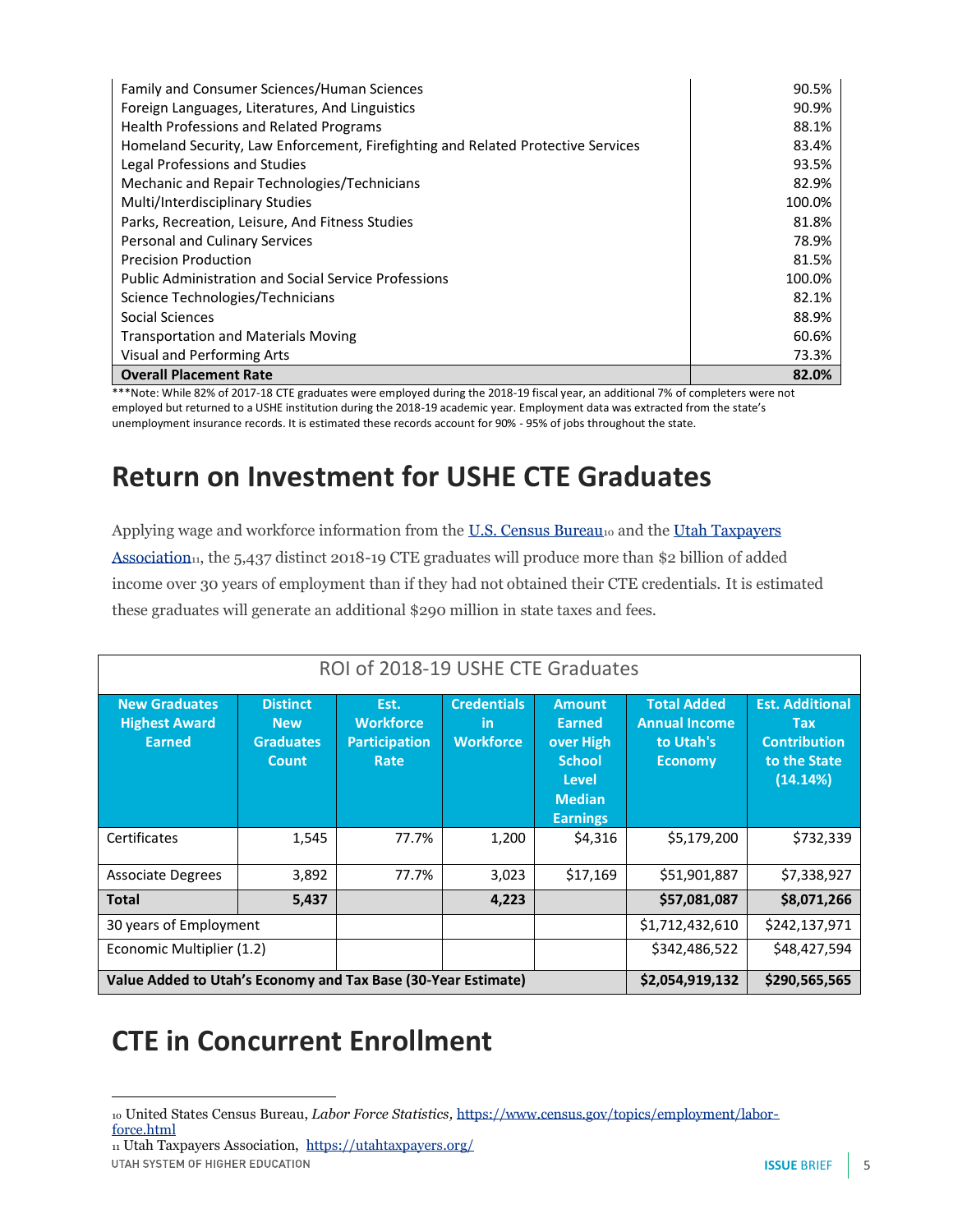During the 2018-19 academic year, 38,907 high school students enrolled in a college Concurrent Enrollment course. In total, these students earned 285,710 college credits—saving students over \$54 million in total tuition costs.

Fifty-one percent or 19,821 of all Concurrent Enrollment students enrolled in at least one CTE course in 2018-19. Secondary students earned 86,006 CTE credit hours, or 30.1% of the total Concurrent Enrollment credit hours earned. The accompanying tables show unduplicated headcount in CTE Concurrent Enrollment courses.

| <b>Total Concurrent Enrollment, Fiscal Year 2018-19</b> |         |                |  |
|---------------------------------------------------------|---------|----------------|--|
|                                                         | Total   | <b>ZCTIEZ</b>  |  |
| Total Students (Unduplicated Headcount)                 | 38.907  | 19,821 (50.9%) |  |
| <b>Earned Credit Hours</b>                              | 285.710 | 86,006 (30.1%) |  |

| Headcount in CTE Concurrent Enrollment by Institution, Fiscal Year 2018-19 |                                                                               |  |
|----------------------------------------------------------------------------|-------------------------------------------------------------------------------|--|
| <b>Institution</b>                                                         | <b>CTE Concurrent Enrollment (Unduplicated Headcount by USHE institution)</b> |  |
| Utah State University                                                      | 1,155                                                                         |  |
| Weber State University                                                     | 7,475                                                                         |  |
| Southern Utah University                                                   | 303                                                                           |  |
| Snow College                                                               | 954                                                                           |  |
| Dixie State University                                                     | 755                                                                           |  |
| Utah Valley University                                                     | 5,517                                                                         |  |
| Salt Lake Community College                                                | 4,335                                                                         |  |
| <b>Total</b>                                                               | 20,494                                                                        |  |

\*\*\*Enrollment headcounts may total more than the systemwide total because students can take Concurrent Enrollment courses from more than one institution.

## **Federal Funding**

Institutions within USHE qualify for and participate in federal grant funding through the [Carl D. Perkins](https://www2.ed.gov/policy/sectech/leg/perkins/index.html)  [Career and Technical Education Act of 2006](https://www2.ed.gov/policy/sectech/leg/perkins/index.html)12. While a reauthorization of this act was finalized by Congress during the summer of 2018, funding changes under the reauthorization were not available until FY 2019-20. Funding is provided to the Utah State Office of Education and formulaically distributed to local school districts as well as UTech and USHE institutions that provide eligible CTE programs. This

<sup>12</sup> U.S. Department of Education, *Carl D. Perkins Career and Technical Education Act of 2006,*  <https://www2.ed.gov/policy/sectech/leg/perkins/index.html>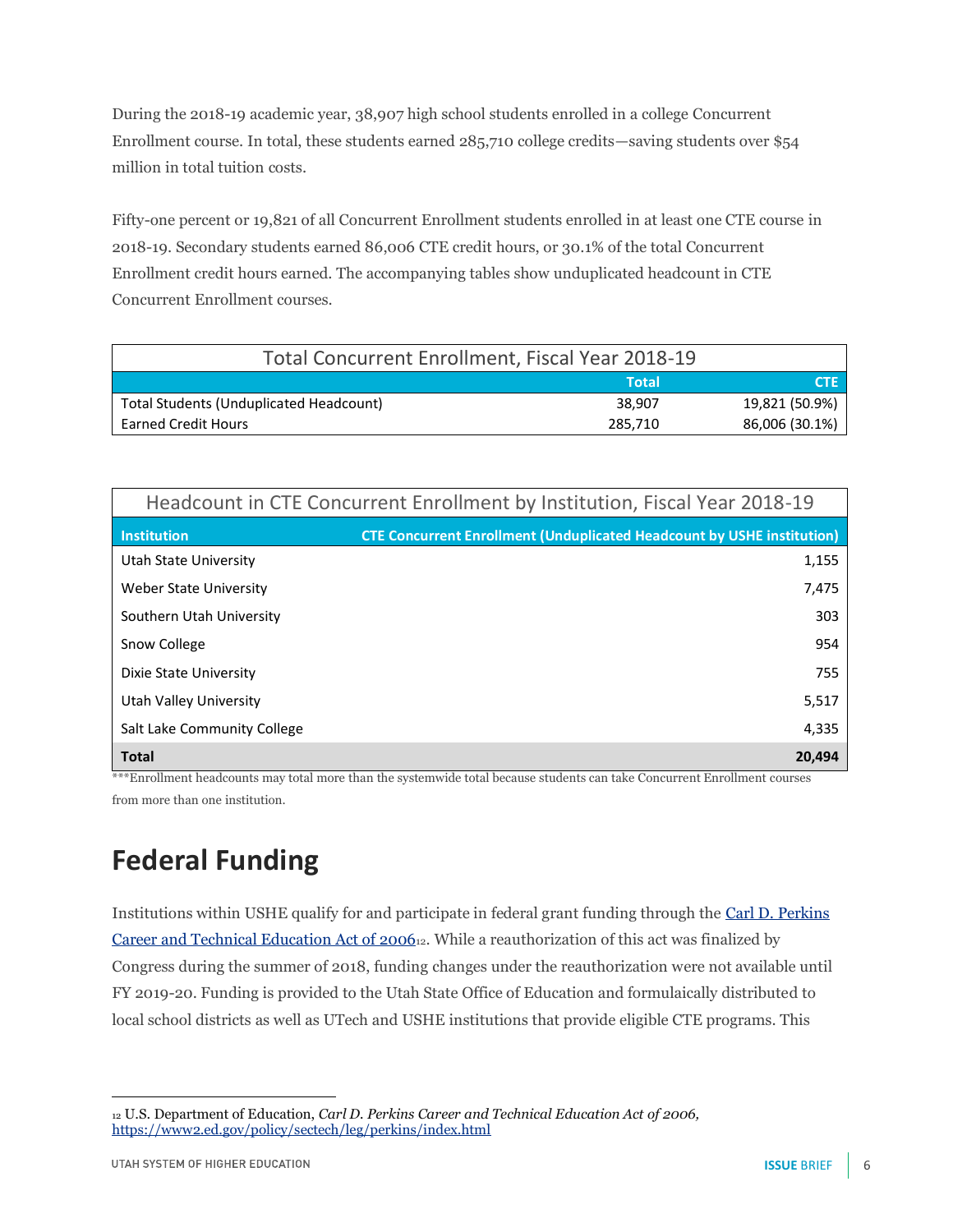funding is used by USHE institutions to improve CTE programs and services in ways that are not otherwise provided by state resources.

Perkins funding to institutions is allocated based on the number of students taking CTE courses from the following populations:

- Federal Pell Grant recipients
- Students who receive assistance from the Bureau of Indian Affairs
- Students who receive assistance from the Utah Department of Workforce Services

In 2018-19, \$3,991,029 was awarded to USHE institutions through the [Perkins Act](https://www2.ed.gov/policy/sectech/leg/perkins/index.html). Since the program's origination, all USHE institutions receiving Perkins Grants have maintained eligibility for continued Perkins funding as it is made available through federal processes. USHE institutions report performance in the following areas related to this program:

- Technical skill attainment
- Completers
- Retention
- Employment
- Non-traditional student participation
- Non-traditional student completion

## **CTE Cost of Services**

Data from the  $2017-18$  USHE Cost Study<sub>13</sub> show the appropriated direct costs per full-time equivalent student (30 credit hours/year) for CTE to be \$5,729. Factoring in indirect costs, the full cost of CTE instruction is \$10,788 per student FTE. The equivalent cost per clock hour is \$6.37 for direct costs of instruction and \$11.99 for full costs of instruction—cost per student FTE divided by 900 (the number of clock hours equal to one FTE). The USHE cost of CTE instruction is favorable and competitive when compared to instruction provided by other postsecondary CTE providers.

# **Program Duplication**

When analyzing USHE and UTech programs, indicators show there is little, if any, duplication of programs. Using data available from the [Integrated Postsecondary Education Data System](https://nces.ed.gov/ipeds/)<sup>14</sup> for the academic years 2016-17, 2017-18, and 2018-19, only 17 out of 567 areas of study identified at the same level were within the same service region. Some programs within these areas of study are part of broader

<sup>14</sup> National Center for Education Statistics, IPEDS (Integrated Postsecondary Education Data System), <https://nces.ed.gov/ipeds/>

<sup>13</sup> Utah System of Higher Education 2019 Data Book, *Tab I, Table 7 -Cost Study,* [https://ushe.edu/wp](https://ushe.edu/wp-content/uploads/pdf/databook/2019/TabI_CostStudy.pdf)[content/uploads/pdf/databook/2019/TabI\\_CostStudy.pdf](https://ushe.edu/wp-content/uploads/pdf/databook/2019/TabI_CostStudy.pdf)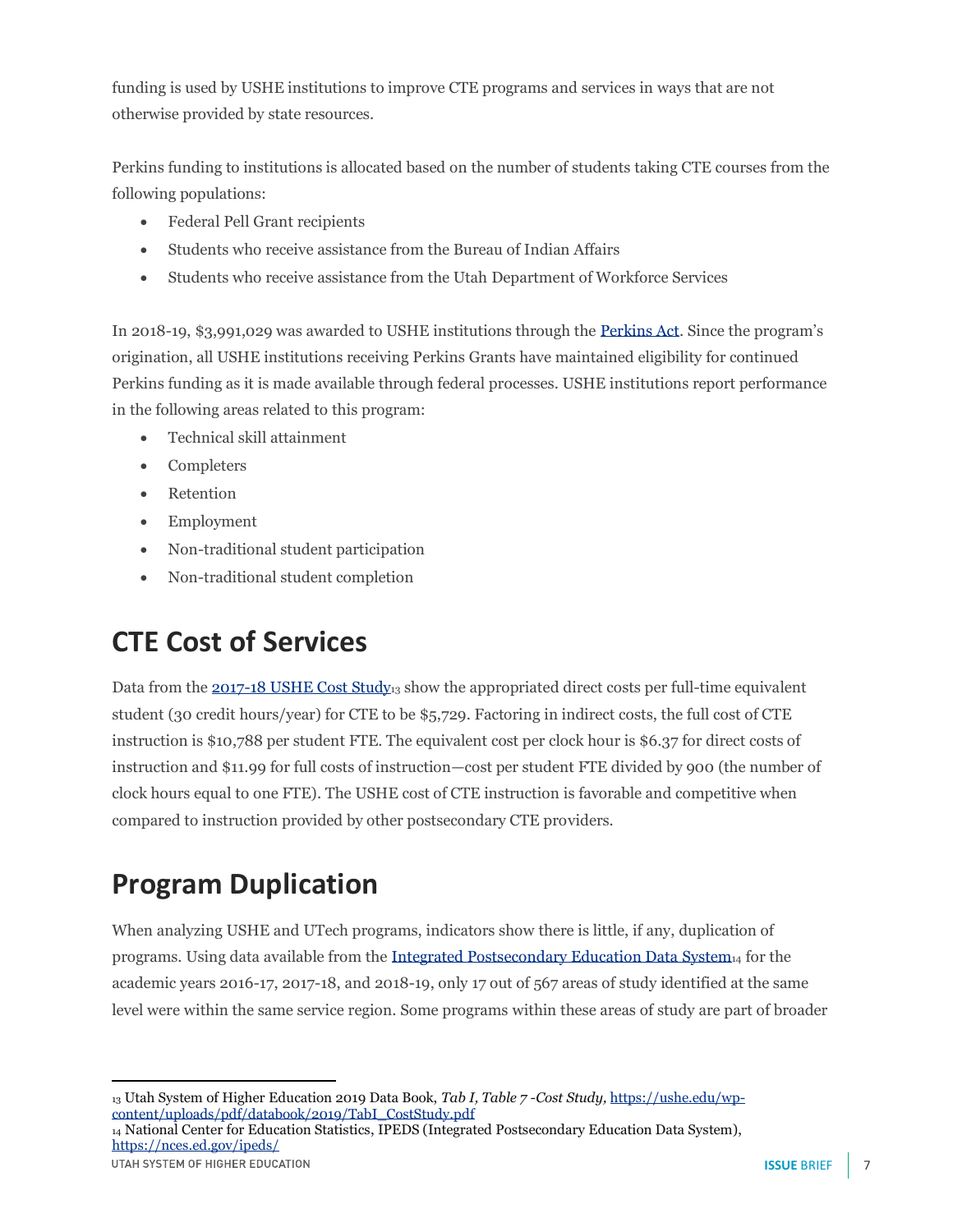degree programs at USHE institutions and are offered to students who may have longer-term educational objectives than preparation for immediate employment, as is most typical in CTE programs.

## **Enrollments & Completions**

Enrollment and completion information presented below shows credit hours, headcounts, and clock hours to create a common comparison of CTE among USHE institutions. Over time, this data shows that USHE institutions have had a consistent number of students taking CTE courses, with 2018-19 showing a decrease over the previous year (71,199 in 2018-19 compared to 75,451 in 2017-18) and a corresponding decrease in student FTE (17,932 in 2018-19 compared to 18,347 in 2017-18). CTE course enrollment is impacted by a number of factors including employment conditions in local economies. Typically, CTE enrollment decreases as employment demand increases. Utah's [unemployment rates are among the](https://gardner.utah.edu/wp-content/uploads/December-2019-Economic-Summary.pdf)  lowest [in the nation](https://gardner.utah.edu/wp-content/uploads/December-2019-Economic-Summary.pdf)<sub>15</sub>.

Completions of CTE credentials increased each year for the last two years with 6,142 CTE certificates and associate degrees awarded in 2018-19 compared to 5,812 in 2017-18, 5,503 in 2016-17, and 5,046 in 2015- 16. Overall, graduates from USHE CTE programs earned 22,503 CTE credentials over the last four years.



#### USHE CTE Enrollment, 2018-19 Unduplicated Headcount (excluding Concurrent Enrollment)

<sup>15</sup> Kem C. Gardner Policy Institute, *2019 Economic Summary,* [https://gardner.utah.edu/wp](https://gardner.utah.edu/wp-content/uploads/December-2019-Economic-Summary.pdf)[content/uploads/December-2019-Economic-Summary.pdf](https://gardner.utah.edu/wp-content/uploads/December-2019-Economic-Summary.pdf)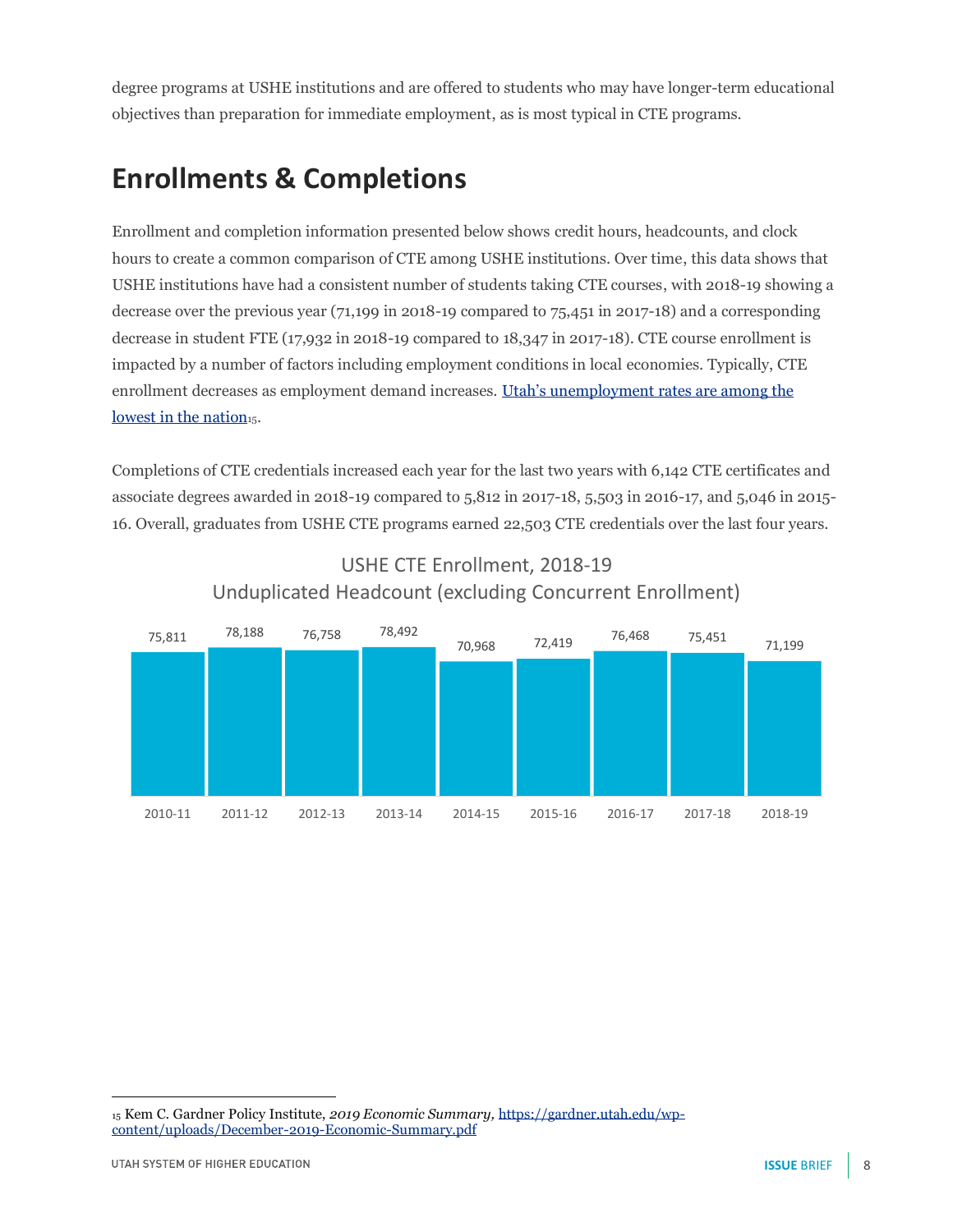

#### USHE CTE Credit Hour Equivalent

Annualized Full-Time Equivalent (FTE)



#### Career and Technical Education FTE Percent of USHE Total by Institution (2018-19)

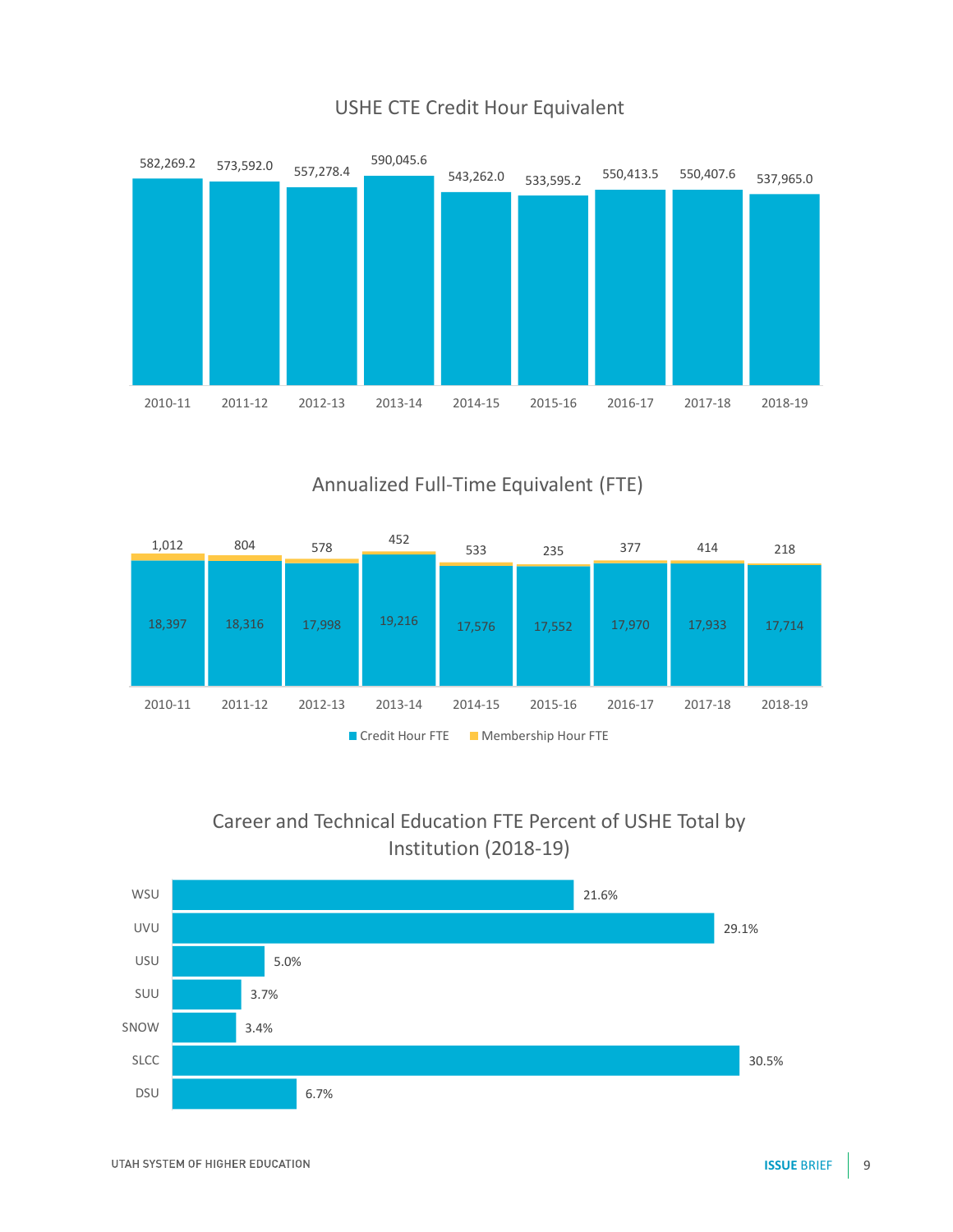

#### Total Degrees and Certificates Awarded

## **Short-Term Intensive Training & Custom Fit**

Short-Term Intensive Training provides occupation-specific training for current employees, or individuals seeking employment, by matching training needs with those of industry. USHE institutions provide STIT offerings throughout the state.

Custom Fit is a flexible, customized training program designed to meet training needs of Utah businesses. Within USHE, [Utah State University](http://usueastern.edu/sbdc/index)<sub>16</sub>, [Snow College](https://www.snow.edu/community/sbdc/CFT.html)<sub>17</sub>, and [SLCC](https://www.slcc.edu/workforce/resources/custom-fit-training.aspx)<sub>18</sub> participate in the state's Custom Fit program. Also, all UTech institutions receive Custom Fit funding to ensure the program is available throughout the state. Through this program, participating companies receive subsidized training for employees under qualifying criteria. The following two graphs show data relative to USHE institutions for Custom Fit and STIT.

<sup>18</sup> Salt Lake Community College, *Custom Fit Training,* [https://www.slcc.edu/workforce/resources/custom-fit](https://www.slcc.edu/workforce/resources/custom-fit-training.aspx)[training.aspx](https://www.slcc.edu/workforce/resources/custom-fit-training.aspx)

<sup>16</sup> Utah State University Eastern, *Small Business Development*[, https://usueastern.edu/sbdc/index](https://usueastern.edu/sbdc/index) 

<sup>17</sup> Snow College, *Custom Fit,* <https://www.snow.edu/community/sbdc/CFT.html>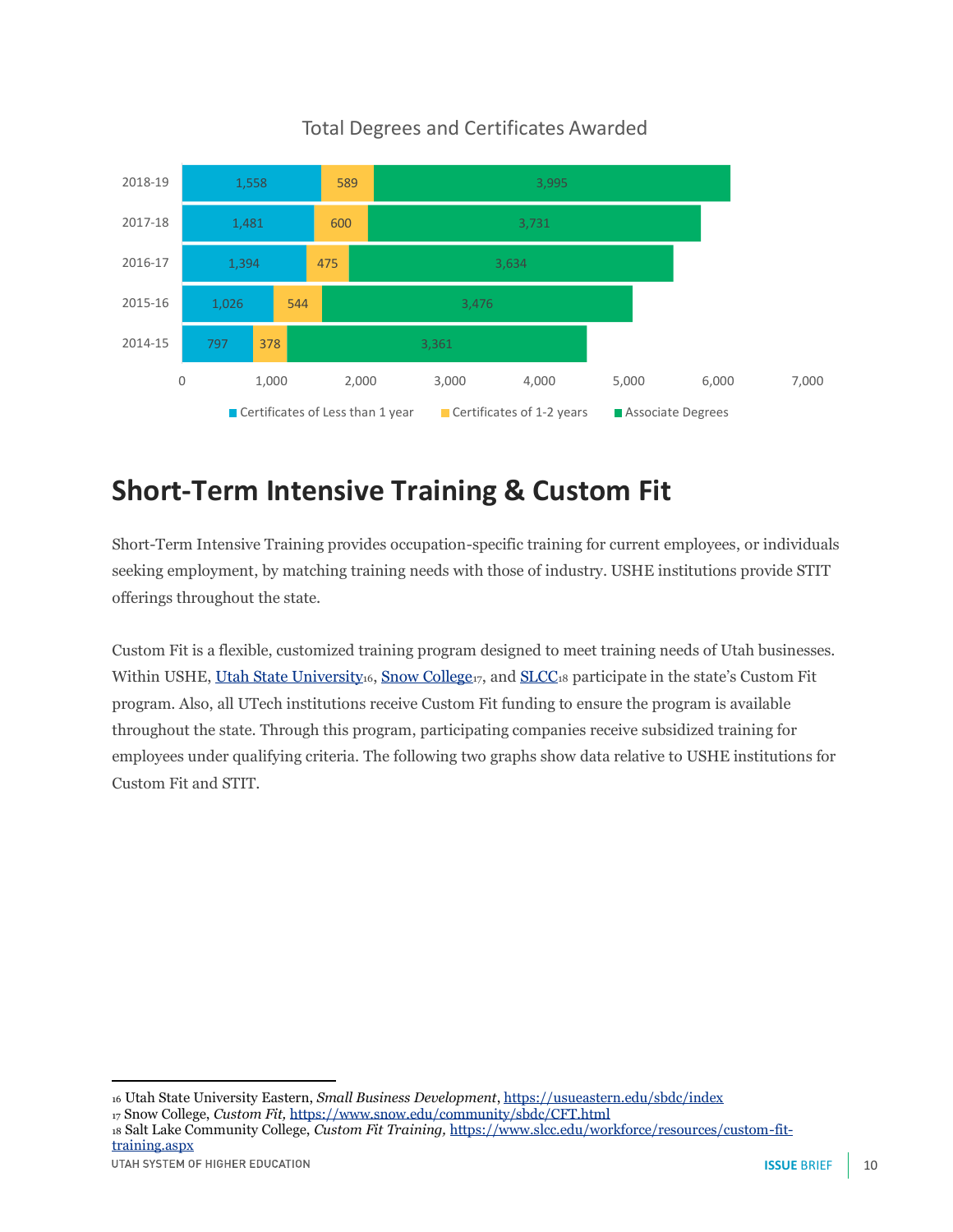#### Short-Term Intensive Training/Custom Fit Unduplicated Headcount



Short-Term Intensive Training & Custom Fit Total Contact Hours

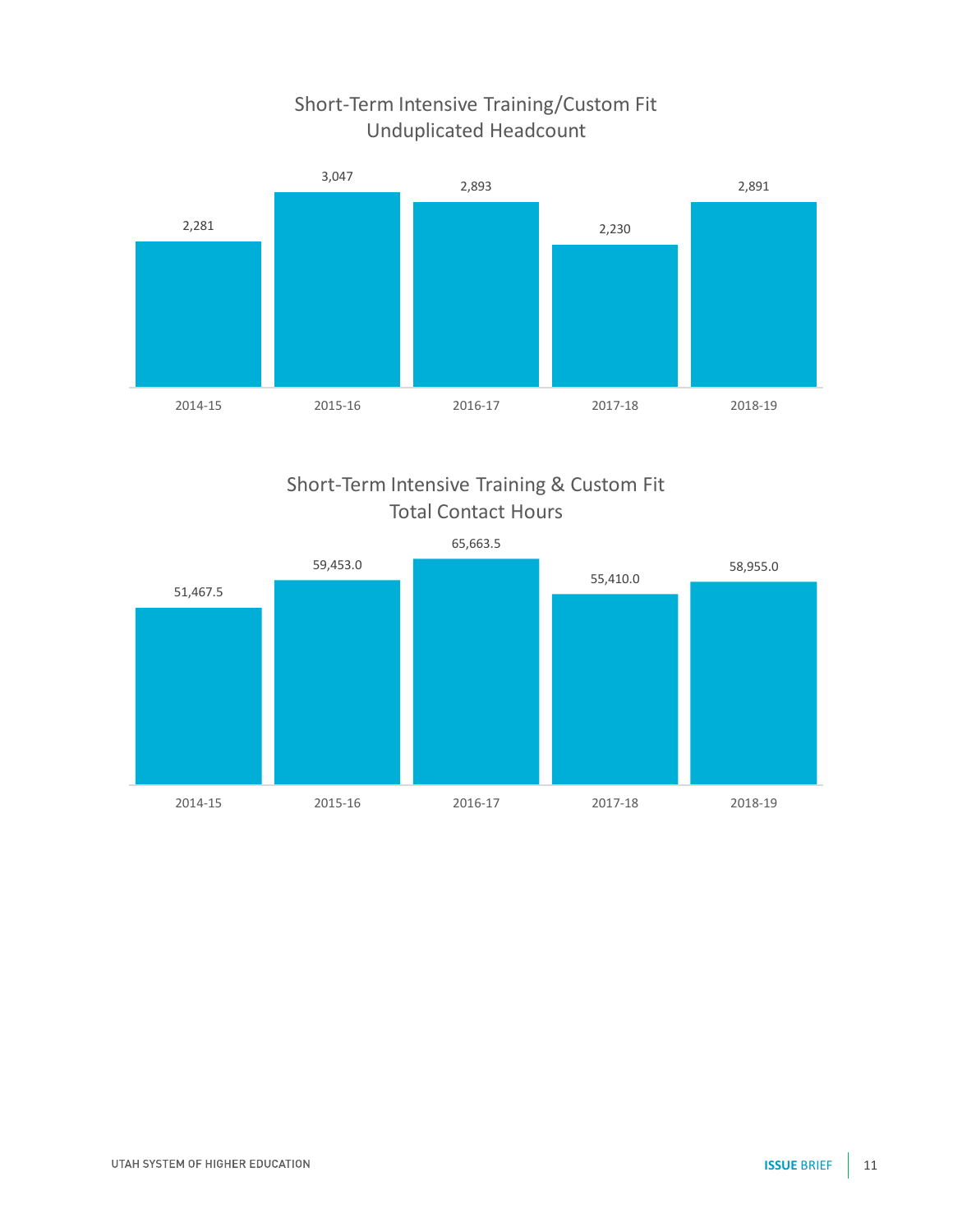| <b>Total USHE CTE Credit Hours, Clock Hours, &amp; Student Full-Time Enrollment</b><br>by Year |           |           |           |  |  |  |
|------------------------------------------------------------------------------------------------|-----------|-----------|-----------|--|--|--|
|                                                                                                |           |           |           |  |  |  |
|                                                                                                | 2016-17   | 2017-18   | 2018-19   |  |  |  |
| <b>Credit Hours-Regular</b>                                                                    | 539,107.5 | 537,976.4 | 531,428.5 |  |  |  |
| <b>Credit-based Student FTE</b><br>(Credit Hours/30)                                           | 17,970    | 17,933    | 17,714    |  |  |  |
| <b>Non-Credit Student Clock</b><br><b>Hours</b>                                                | 339,180   | 372,936   | 196,096   |  |  |  |
| <b>Non-Credit Student FTE</b><br>(Student Clock<br><b>Hours/900)</b>                           | 377       | 414       | 218       |  |  |  |
| <b>Total Credit Hour</b><br><b>Equivalent</b>                                                  | 550,414   | 550,407   | 537,965   |  |  |  |
| <b>Total Student FTE</b>                                                                       | 18,347    | 18,347    | 17,932    |  |  |  |
| <b>Short-Term Intensive</b><br><b>Training/Custom Fit</b><br><b>Headcount</b>                  | 2,893     | 2,230     | 2,891     |  |  |  |
| <b>Short-Term Intensive</b><br><b>Training/Custom Fit</b><br><b>Hours</b>                      | 65,664    | 55,410    | 58,955    |  |  |  |

| Top 5 Areas of Study, based on 2018-19 certificates/degrees awarded |                                                |  |
|---------------------------------------------------------------------|------------------------------------------------|--|
|                                                                     | $\mathbf{M}$ and $\mathbf{M}$ and $\mathbf{M}$ |  |

|                                                  | Less than 1<br>yr   | $1-2$ vr            | <b>Associate</b><br>$82 + yr$ |              | Percentage   |
|--------------------------------------------------|---------------------|---------------------|-------------------------------|--------------|--------------|
| <b>Program Categories</b>                        | <b>Certificates</b> | <b>Certificates</b> | <b>Certificates</b>           | <b>Total</b> | <b>Share</b> |
| <b>Health Professions and Related Programs</b>   | 371                 | 202                 | 1501                          | 2074         | 34%          |
| <b>Computer and Information Sciences and</b>     |                     |                     |                               |              |              |
| <b>Support Services</b>                          | 588                 | 52                  | 369                           | 1009         | 16%          |
| <b>Business, Management, Marketing, And</b>      |                     |                     |                               |              |              |
| <b>Related Support Services</b>                  | 108                 | 80                  | 673                           | 861          | 14%          |
| <b>Engineering Technologies and Engineering-</b> |                     |                     |                               |              |              |
| <b>Related Fields</b>                            | 265                 | 25                  | 159                           | 449          | 7%           |
| Homeland Security, Law Enforcement,              |                     |                     |                               |              |              |
| <b>Firefighting, Related Protective Services</b> | 56                  | 28                  | 255                           | 339          | 6%           |

#### Utah 2018-19 CTE Output Summary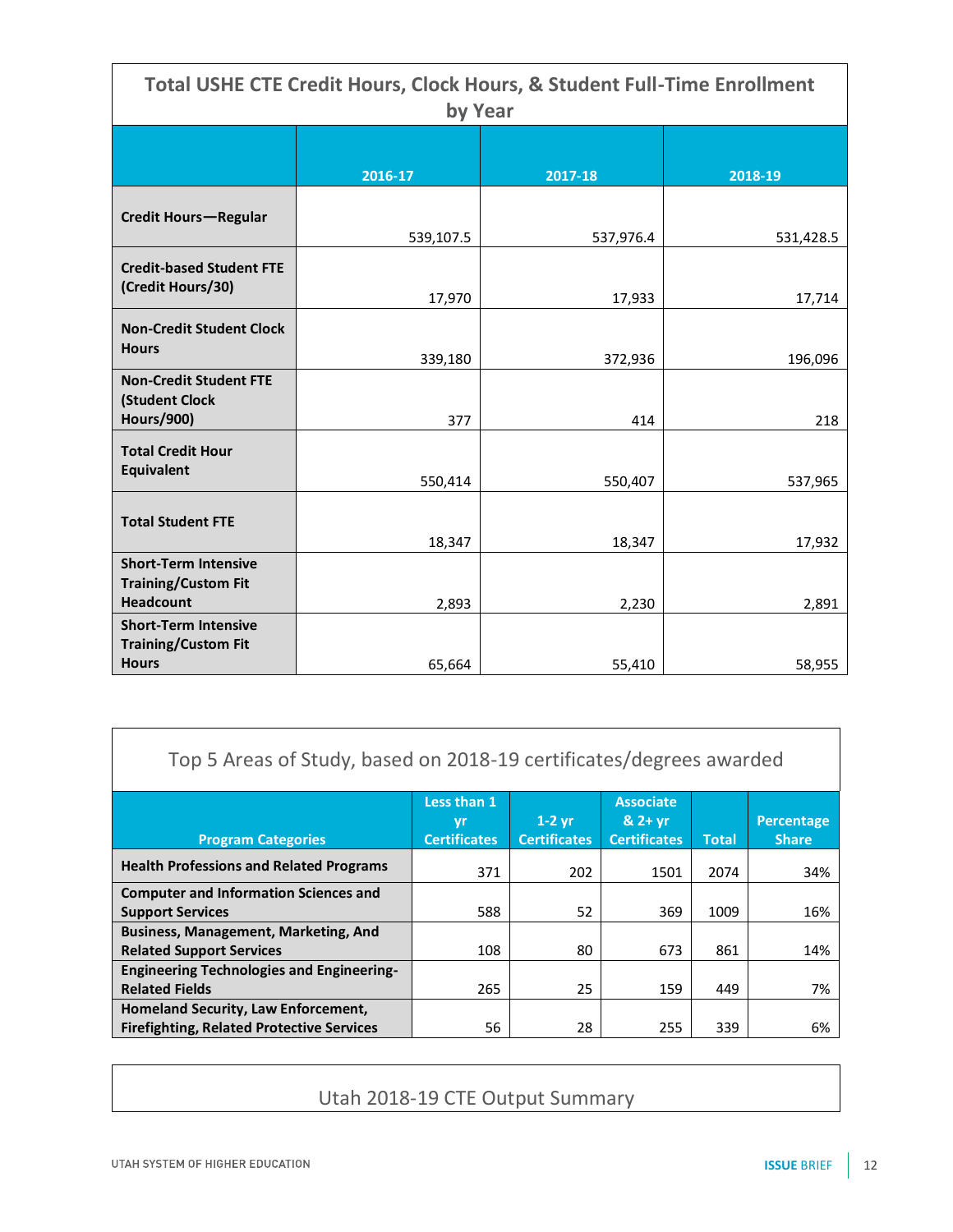|                                   | <b>USHE Postsecondary</b> | <b>USHE Concurrent</b><br><b>Enrollment</b> | <b>Total</b> |
|-----------------------------------|---------------------------|---------------------------------------------|--------------|
|                                   |                           |                                             |              |
| <b>Credit Hour Equivalent</b>     | 537,965                   | 90,203                                      | 628,168      |
|                                   |                           |                                             |              |
| <b>Clock Hour Equivalent</b>      | 16,138,951                | 2,623,410                                   | 18,762,361   |
|                                   |                           |                                             |              |
| <b>Full-Time Equivalent (FTE)</b> | 17,932                    | 2,915                                       | 20,847       |

#### **Definitions & Formulas**

**CTE (Career and Technical Education [Vocational])**—Organized educational programs offering sequences of courses or skill sets directly related to preparation for employment in occupations that generally do not require baccalaureate or associate degrees (se[e Utah Code 53B -1-101.5](https://le.utah.gov/xcode/Title53B/Chapter1/53B-1-S105.html)19).

**Credit Hour**—A unit used to measure the amount of coursework in which students enroll, as defined by [regional accrediting bodies and the U.S. Department of Education](https://ifap.ed.gov/dpcletters/attachments/GEN1106.pdf)<sub>20</sub>.

**Credit Hour Equivalent**—Total credit hours, plus total student clock hours, divided by 30 (as per 34 [CFR § 668.8](https://ifap.ed.gov/fsahandbook/attachments/Vol2Ch40809.pdf)21;22).

**Clock Hour**—A 50- 60-minute unit of time within an instructor-led learning activity that is typically associated with non-credit CTE or vocational courses.

**Student Clock Hours**—Clock hours multiplied by the number of enrolled students.

**FTE (full-time equivalent)**—The total number of hours taught at an institution divided by the number of hours considered to be full-time for a student. An FTE student is one undergraduate student enrolled in 15 credit hours per semester. A part-time student may account for only 0.5 FTE while a student with a heavy course load may account for 1.25 FTE during a given academic year.

- 30 credit hours = 1 FTE for credit programs
- 900 clock hours = 1 FTE for non-credit programs

<sup>21</sup> United States Department of Education, *Program Eligibility,* 

*<https://ifap.ed.gov/fsahandbook/attachments/Vol2Ch40809.pdf>*

<sup>22</sup> Cornell Law, *34 CFR § 668.8 - Eligible program,* <https://www.law.cornell.edu/cfr/text/34/668.8>

<sup>19</sup> Utah State Legislature, *Utah Code 53B-1-101.5,* <https://le.utah.gov/xcode/Title53B/Chapter1/53B-1-S101.5.html> <sup>20</sup> United States Department of Education, *Credit-hour definition,*  <https://ifap.ed.gov/dpcletters/attachments/GEN1106.pdf>